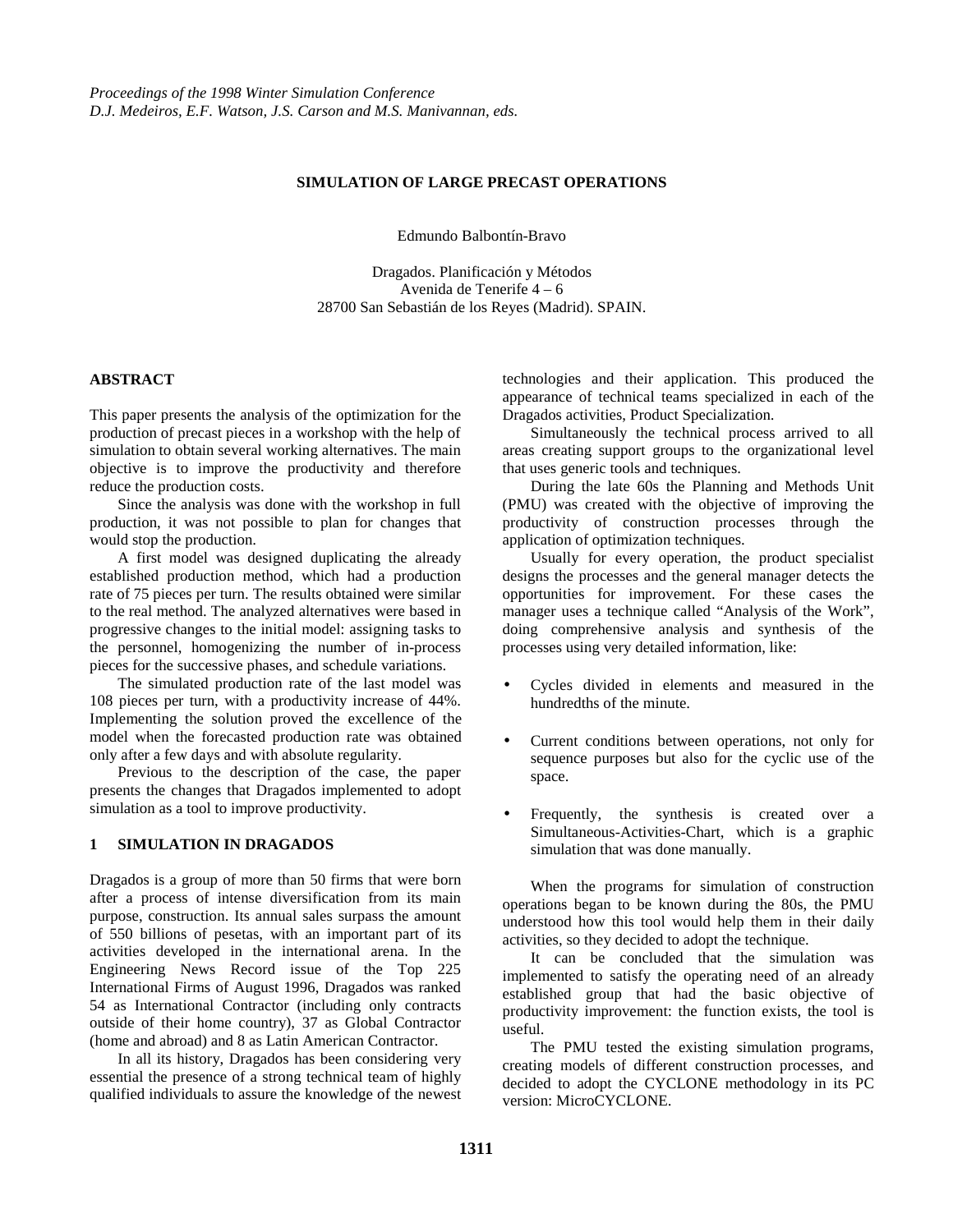To our judgement, the model should comply with two essential conditions. First, the faithfully reproduction of the reality, which is done with more or less difficulty by all the tested programs. It is just a matter of a costly learning done by the specialist.

The second condition is intrinsic in the relationship between the PMU and the production personnel: the proposed modifications must be based and understood by the client. It is not possible that the client specializes in the design of the models: we consider more than enough that the client understands, with few explanations, how the designed model developed by the specialist, works.

The second condition was the major cause that made Dragados choose MicroCYCLONE as the simulation tool. The few numbers of elements used in its models facilitates its quick comprehension by the site personnel.

MicroCYCLONE, been in constant evolution, thanks to the effort of Professor Daniel W. Halpin, was adopted with enthusiasm by the PMU. The cordial relationship established between both parties allowed Dragados to create their own version of the software, called PROSIDYC. In this version of MicroCYCLONE some improvements of special interest to the PMU were added:

- A new input module, interactive and controlled key by key, to assure the quality of the information being introduced.
- Multiple Links with their origin on a single QUE. The relationship between two nodes can be defined as multiple. For example: M6, which means that 6 flow units are required in the QUE so the corresponding COMBI operation can be processed. This is especially useful to create from a single QUE, groups of different sizes for distinct operations.
- Multiple Links with their origin on a node, not on a QUE. In this case, M6 means that one flow unit is processed in the link delivering 6 flow units to the follower or successor. It works as a GEN QUE but without the need to introduce a QUE in the model.
- Links with opposed directions or double arrowheads. It represents a double relationship: the two related nodes are origin and ending. It only has the purpose of simplifying the drawing of the model.
- Resource Reports Module expedites information about the saturation and production capacity of each resource and displays the bottleneck, which is the direction for the most useful change.
- Simultaneous-Activities Chart. This report is the most effective for implementing the optimized results. It explains with all the details how the work should be

organized and it is easily understood by all the project's chain of command.

PMU uses PROSIDYC frequently in all type of construction processes: tunnels, maritime projects, dams, highways, etc.

The case that follows evolves over a precast factory. However this should not induce the error that fixed installations are the most appropriate use for this technique. Conversely, this case has been selected because of the major difficulties getting substantial results in fixed locations, where the processes are being improved more times than in regular operations.

## **2 THE PRECAST WORKSHOP**

A tunnel of 5,850 m. long was excavated using an Earth Pressure Balance (EPB) machine for the execution of a sewer collector of 6,353 m. long and with an excavation diameter of 3.25 m. Most of its length was underground. The collector lining was made of precast concrete. The cycle of the EPB machine comprised two phases: advancement of 1.2 m. of the excavation and install of a ring of the same length, composed of 6 precast segments.

The objective of this analysis was the fabrication of the precast segments. The total production was 4,875 rings, which is equivalent to 29,250 PS. When the analysis was made 88% of the total PS were remaining to be produced: 25,600 PS.

The following description of the observed and proposed situations avoids the inclusion of details that could distract the attention over the important aspects about the improvement of the process.

## **2.1 Observed Situation**

A production of 150 PS per day has been reached with the following schedule:

### Day Shift

From 07:00 to 19:00 with interruptions from 9:00 to 9:20 and from 13:00 to 14:10.

### Night Shift

From 19:00 to 07:00 stopping from 22:00 to 23:10 and from 04:30 to 04:50.

The effective schedule resulted in 21 hours/day.

## **2.1.1 Description of the Process.**

For molding the pieces vibrating tables were used complemented with 4 lateral closings and 2 top lids. The tolerant dimensions were very strict, thus the cost of the formwork was very high.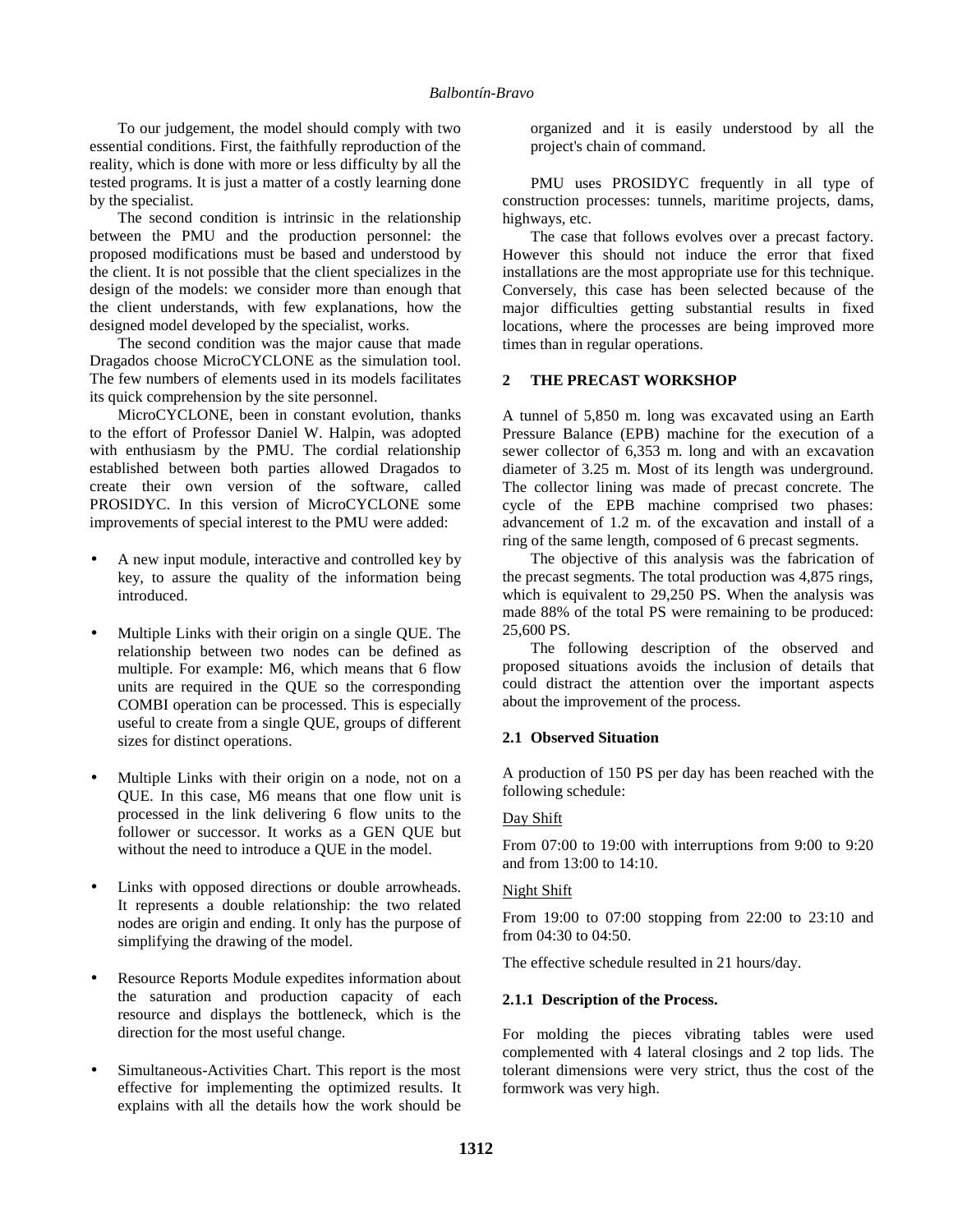The curing used steam to allowed several concrete pourings per day. There were 54 tables for the production of 150 PS. The production rate was about 2.78 PS per day and per mold. This is equivalent to a practical forming cycle of 8.64 hours (518 minutes).

All the activities turned around the molds. Tracing the activities reveal the complete process.

Once the steam-curing cycle of the piece is completed, the next operations follow:

### Stripping Phase 1

A crew of 4 workers strips the canvas that covers 2 PS during the curing and dismantles: the top lids, the lateral closings, and hole negatives.

# Lifting the pieces

An overhead crane takes the piece from the mold and transports it to the end of the workshop, where is placed over the others to form a ring.

#### Stripping Phase 2

The same crew of phase 1 cleans the formwork and applies oil and paraffin.

#### Forming

A crew of 4 workers installs the closings, lids, and the spacers.

### Supply of Reinforcement Cages

A crew of 2 workers with a pushcart supplies the reinforcement for 12 PS per trip.

#### Concrete Pouring

A gantry crane and a crew of 2 workers pour the concrete in batches of 6 PS with two bucket discharges for each PS. Hence there are 12 discharges per batch.

### Finishing

A crew of 4 workers does the superficial finish.

### Canvas Covering

The reinforcement team gets a canvas to cover 2 PS.

#### Temperature Control

One worker is in charge of controlling the thermal cycle of the curing process.

Each piece follows its cycle up to the lifting operation previously indicated that ends with the formation of a ring. The process of each ring comprises these subsequent phases:

### Transport to Stock

It is executed with a forklift and 2 workers.

### Repairing

The possible damages are repaired with 2 workers that also irrigate the pieces frequently during the first day.

#### Final Control

The foreman is in charge of identifying and marking the PS: type, date, and fabrication number.

The complete group comprises 24 workers, 54 molds, 1 o/h crane, 1 gantry crane, 1 fork and 27 canvas.

#### **2.1.2 Duration Analysis**

As a previous step to any analysis it is fundamental to obtain reliable and detailed information about the duration of each phase and the resources that employs. The tools for this are: Time Study to measure the machine cycle, and Work Sampling to measure the human work.

The following tables show the durations measured for each phase of the process. In order not to overwhelm the reader the analysis is shown with slight detail for the first phases of the process. Afterwards is the summary of the results of the complete process.

### Team for Stripping Phases 1 and 2: 4 workers.

There are three types of PS. The work was measured for the three types. The information related to the most frequent PS is:

Phase 1

| Task             | Worker.minute/PS | $\%$  |
|------------------|------------------|-------|
| Retrieve canvas  | 1.75             | 10.7  |
| Loosen screws    | 3.65             | 22.3  |
| Withdraw inserts | 1.25             | 11.9  |
| Retrieve woods   | 0.35             | 2.1   |
| Open closings    | 6.90             | 42.1  |
| Remove negatives | 0.25             | 1.5   |
| Lift lids        | 0.35             | 2.1   |
| Total            | 16.40            | 100.0 |

#### Phase 2

| Task           | Worker $\cdot$ minute/PS | $\%$  |
|----------------|--------------------------|-------|
| Clean forms    | 19.25                    | 72.6  |
| Air blow       | 1.25                     |       |
| Apply paraffin | 6.00                     | 22.7  |
| Total          | 26.50                    | 100.0 |

The work used in both phases and in the 6 PS of a ring is 240 Mn (4 Man·hour/ring).

Lifting the Pieces : 1 overhead crane.

The cycle of the overhead crane comprises the following durations for a transport distance of 58 m.:

The cycle, in minutes, based on the distance d is:

 $Ci = 2.7 + 0.05d$  12 m < d < 110 m

Fluctuating within a minimum of 3.30 min. and a maximum of 8.20 min.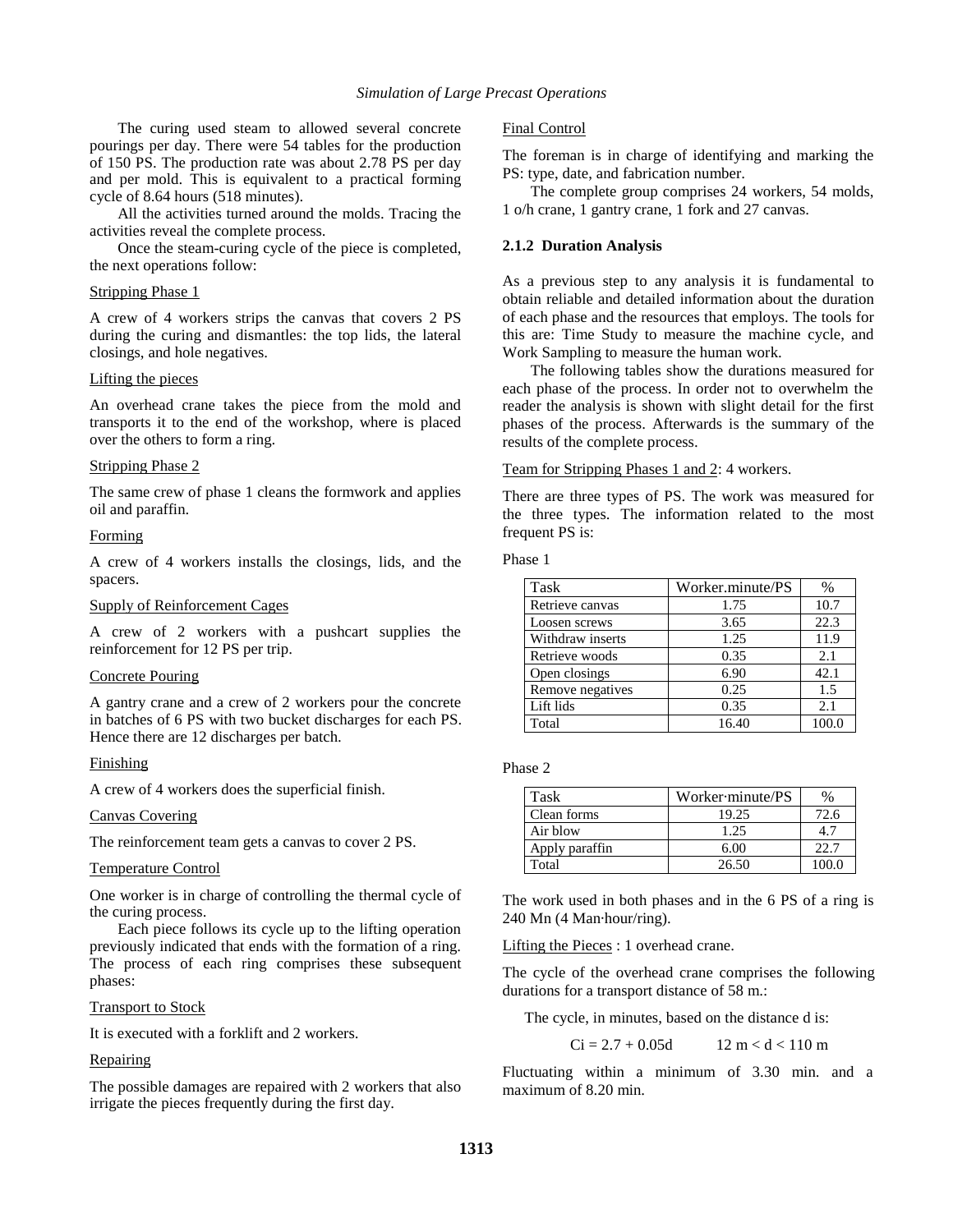Summary of the measured durations

Stripping: 4 workers.

| Work quantity | 240 worker min/ring. |
|---------------|----------------------|
|---------------|----------------------|

Average time 60.0 min/ring.

| Task        | OhC·minute/PS | $\%$  |
|-------------|---------------|-------|
| Grab        | 1.05          | 18.8  |
| Lift        | 0.20          | 3.6   |
| Move        | 1.45          | 25.9  |
| Drop        | 1.10          | 19.6  |
| Return      | 1.45          | 25.9  |
| Approximate | 0.35          | 6.2   |
| Total       | 5.60          | 100.0 |

Capacity1.00 rings/hr.

Forming: 4 workers.

Work quantity 151 worker·min/ring.

Average time 38.0 min/ring.

Capacity1.58 rings/hr.

Concrete pouring:  $2$  workers  $+1$  gantry crane

Work quantity 43 worker-min/ring.

Average time 21.2 min/ring.

Capacity2.80 rings/hr.

Finishing: 4 workers.

Work quantity 76 worker-min/ring.

Average time 19.0 min/ring.

Capacity3.16 rings/hr.

Canvas, forms, spacers: 2 workers.

Work quantity 42 worker-min/ring.

Average time 21.0 min/ring.

Capacity2.86 rings/hr.

PS transport: 2 workers + 1 overhead crane.

Work quantity 66 worker-min/ring.

Average time 33.0 min/ring.

Capacity1.80 rings/hr.

Ring transport: 2 workers + 1 forklift.

Work quantity 24 worker-min/ring.

Average time 12.0 min/ring.

Capacity5.00 rings/hr.

#### Vibrating tables:

Work quantity 518 table-min/PS. Average time 57.6 min/ring. Capacity1.04 rings/hr. (24 hr/day) 150 PS/day

# **2.1.3 Comments to the durations**

Based on the measured durations, the bottleneck is the labor in the Stripping team, which has a production of 1 ring/hr. With the 21 hours per day, the production per day would be 21 rings, or 126 PS/day.

The composition of the teams were as described above, but in reality the foremen corrected the number of members transferring a worker from finishing to stripping, so the durations of those operations end up as follows:

Stripping: 5 workers

| Work quantity | $240$ worker min/ring.   |
|---------------|--------------------------|
| Average time  | $48.0 \text{ min/ring.}$ |
| Capacity      | $1.25$ rings/hr.         |
|               |                          |

Finishing: 3 workers

| Work quantity |                  | 76. | worker $\cdot$ min/ring. |
|---------------|------------------|-----|--------------------------|
| Average time  |                  |     | $25.3 \text{ min/ring.}$ |
| Capacity      | $2.37$ rings/hr. |     |                          |

This practical alignment gives a production of 1.25 rings/hr, equivalent to 26.25 rings/day and 157.5 PS/day. This production was slightly superior to the production that resulted from the cycle of the vibrating tables (150 PS/day).

A model was designed to simulate the process. First, the theoretical and real specifications were introduced to validate the design.

The duration information suggest changes toward the following directions:

- a) Balance the team crews.
- b) Improve the cycle of the vibrating tables. Their cycle comprises 300 minutes for curing and the time that last the crews from the stripping to the beginning of the curing phases. It was observed that to avoid interference between the crews, some tables were left without being used between successive phases. In the proposed alternatives these lags were eliminated.
- c) For the same purpose, the number of vibrating tables processed simultaneously in each phase of the process is being balanced.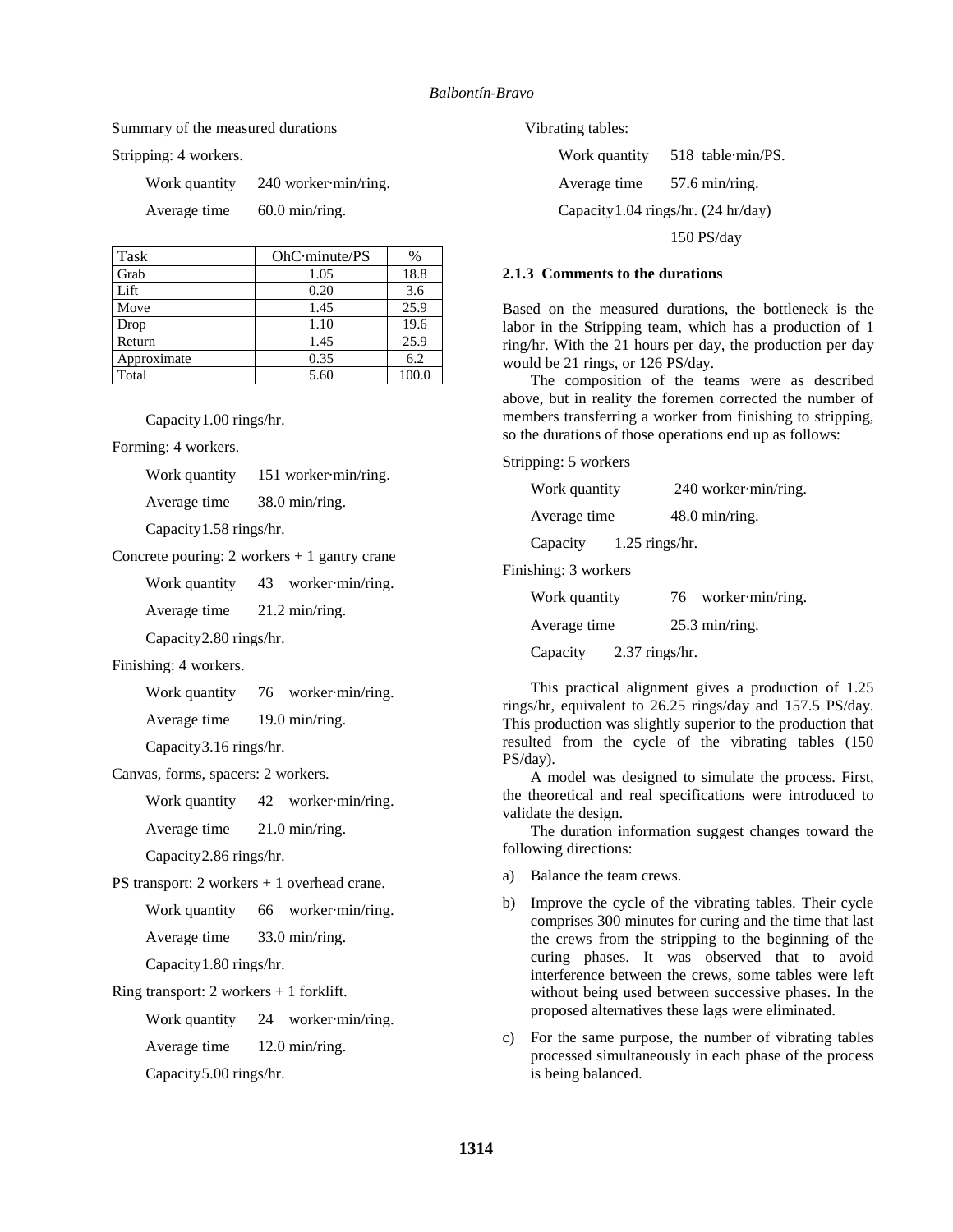d) Different schedules were simulated with the purpose of maintaining an established cycle of the work for each shift and to be able to use the break time of the operators for the steam curing.

The introduction of the changes is done in subsequent alternatives and as a consequence of the corresponding simulations.

### **2.2 Alternatives**

#### *Alternative 1. Production: 94 PS/shift*

The lags between teams are eliminated; hence the operations are done as soon as possible. Moreover the number of workers on the teams are changed: 2 workers from finishing go to stripping. The remaining teams stay the same.

After the simulation a check is done to certify that the stripping, forming, and PS transport phases are saturated while the pouring and the covering phases are still under utilized.

#### *Alternative 2. Production: 96 PS/shift*

Another worker is incorporated and the assigned tasks changes to the following:

Stripping phases 1 and  $2 + PS$  transport: 5x2 workers. Forming and concrete pouring:  $3x2$  workers. Finishing and others: 2x2 workers.

#### *Alternative 3. Production: 104 PS/shift*

The alternative 2 team is maintained. The stripping schedule starts 30 minutes earlier.

#### *Alternative 4. Production: 105 PS/shift*

Similar to alternative 3, but the stripping team does the forming of the first three molds of the shift. The improvement in the production is not important, so new ideas are tested.

#### *Alternative 5. Production: 105 PS/shift*

The balance of the teams is done including a condition to work on the same number of PS in each phase. It is decided to pour batches of 3 PS, therefore the work for stripping and forming will be also in batches of 3 PS. The teams comprised the following:

Stripping phase  $1 + PS$  transport: $3x2$  workers.

Stripping phase  $2 +$  Forming:  $3x3$  workers.

Concrete pouring, finishing, others:3x2 workers.

The beginning of the stripping and forming is 30 minutes before the pouring. A reduction of the cycle of the vibrating tables is obtained. The simulation shows that the teams are left without molds one hour before the lunchtime.

#### *Alternative 6. Production: 108 PS/shift*

Identical solution to alternative 5, but the schedule is 30 minutes earlier to the lunchtime. In this solution an exact repetition of the work is reached for both shifts: 54 molds are used 2 times in each shift, leaving at the end a final situation similar to the one found at the beginning.

#### **2.2.1 Summary of the alternatives.**

The following table summarizes the important information of the performed simulations.

| Alternative               | PS/shift | $N^{\rm o}$ | W·min/PS |
|---------------------------|----------|-------------|----------|
|                           |          | workers     |          |
| <b>Original Operation</b> | 64       | 18          | 179.4    |
| Alternative 1             | 94       | 18          | 120.6    |
| Alternative 2             | 96       | 18          | 131.2    |
| Alternative 3             | 104      | 20          | 121.2    |
| Alternative 4             | 105      | 20          | 123.8    |
| Alternative 5             | 105      | 21          | 126.0    |
| Alternative 6             | 108      | 21          | 120.5    |

Each of the alternatives is documented with their corresponding model and a Simultaneous-Activities Chart of the teams. Its inclusion in this paper is impossible for its size. The Chart showed a solution that used 14 pages with size DIN A4, representing work durations of a few minutes along 750 minutes, more than half a day.

### **2.3 Implementation**

Alternative 6 was proposed to the factory management in a meeting realized on September 9. The presentation took place following these steps:

- a) Explanation of the initial situation model.
- b) Comments about the results obtained from the simulation of that situation.
- c) Successive modifications to the model, including the proposed changes.
- d) Comments to the problems detected when simulating each modification.
- e) Presentation of the proposed alternative model.
- f) Detailed analysis of the reports from the proposed simulation, especially from the cycle obtained from the Simultaneous-Activities Chart.

Top and middle managers easily understood the presented information, both the models and the charts.

The simulation was a persuasive tool. The meeting ended at 18 h. The factory management decided to begin the proposed changes with the shift that began at 19 h.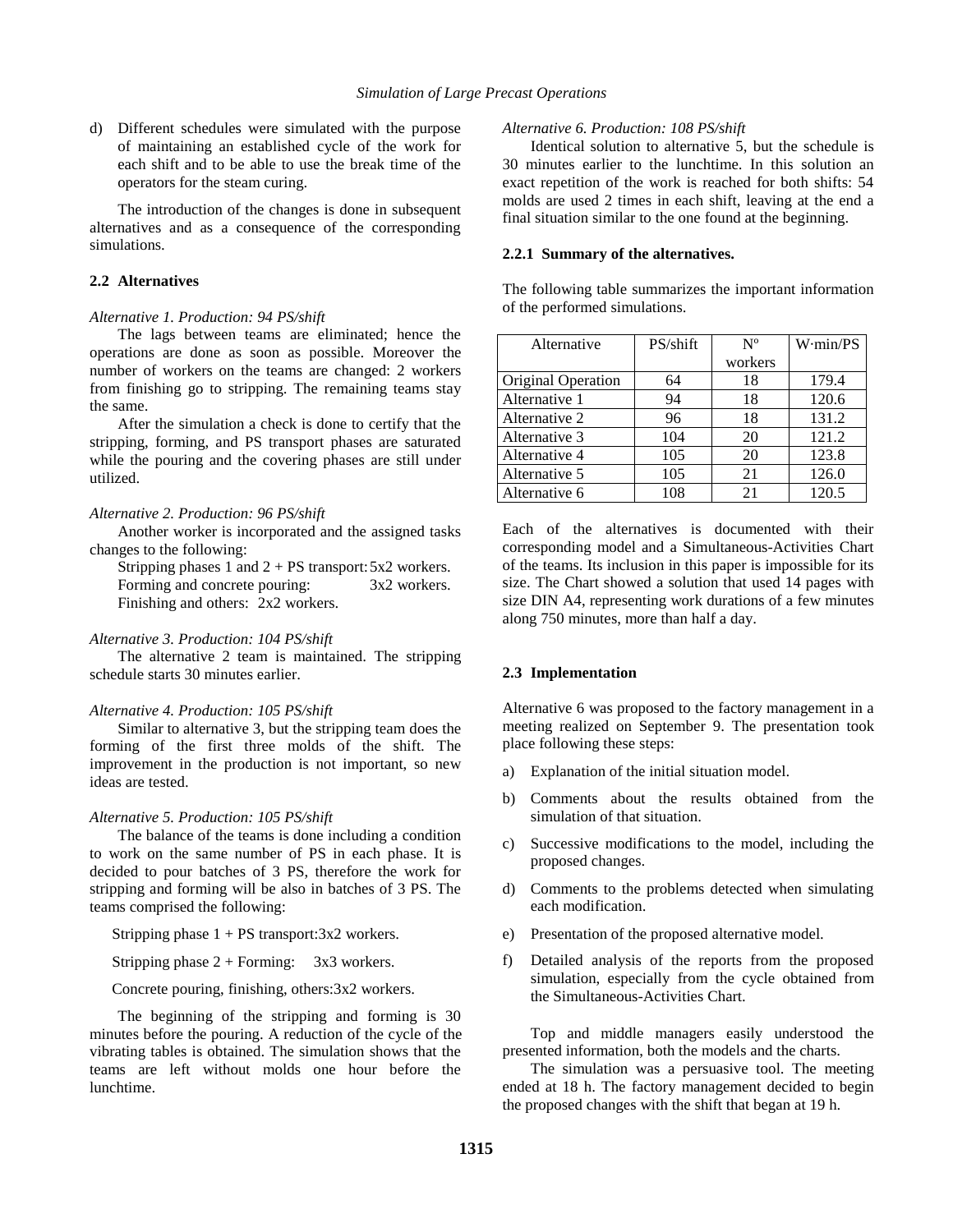| Date    | Shift 1 | Shift 2 | Total day |
|---------|---------|---------|-----------|
| Sep. 13 | 78      | 103     | 181       |
| Sep. 14 | 91      | 108     | 199       |
| Sep. 15 | 100     | 101     | 201       |
| Sep. 16 | 99      | 86      | 185       |
| Sep. 19 | 108     | 108     | 216       |
| Sep. 20 | 108     | 108     | 216       |
| Sep. 21 | 108     | 108     | 216       |
| Sep. 22 | 108     | 102     | 210       |
| Sep. 23 | 108     | 105     | 213       |
| Sep. 26 | 108     | 108     | 216       |
| Sep. 27 | 108     | 103     | 211       |
| Sep. 28 | 108     | 108     | 216       |
| Sep. 29 | 108     | 101     | 209       |
| Sep. 30 | 108     | 108     | 216       |
| Oct. 03 | 108     | 108     | 216       |

The production evolve as showed in the following table:

The established production of 216 PS/day was reached during the  $5<sup>th</sup>$  day and it kept constant during 3 consecutive days. Afterwards there were some slight losses due to the slower adjustment to the steel supply.

## **3 OTHER STUDIES MADE BY DRAGADOS**

The number of processes analyzed with the help of PROSIDYC/MicroCYCLONE is now very large. Only a reference will be made to some cases that could provide more interest for the application to certain objectives that are different for each case.

## **3.1 Transportation of a Floating Caisson**

For the construction of a pier floating caissons of large dimensions (42.25 m. long, 15.65 m. wide and 16.5 m high) were fabricated.

The shaft was poured using two pumps of 50 m3/hr capacity each, located below a concrete plant. The plant prepared the concrete and discharged it to a hopper that fed the pumps.

When the support structure for the sliding formwork were passing, the pumps had to interrupt the pouring process. Because of the severity of these frequent stops the capacity of the hopper had to be reconsidered so the fabrication and pump worked independently.

The simulation allowed the calculation of the precise volume, getting a very important increase in the production (45%).

## **3.2 Concrete Fabrication**

A concrete plant was bought to a supplier that assured a production of 50 m3/hr. In its first use the production did not pass the 33 m3/hr.

Due to a Dragados request, the supplier dispatched a technical team to the site to try to improve the production. They made some corrections that improved the quality of the process but not the real problem.

Doing a simulation of the plant cycle a possible improvement was detected that allowed to reach a production of 43 m3/hr. The supplier adopted the improvement impressed by the tool that was used.

## **3.3 Pouring of Roller Compacted Concrete dams**

The arrangement of the work, layer by layer, needed to pour the concrete of a Roller Compacted Concrete dam, is design very easily using a model for the concrete extension, compaction, upstream and downstream formwork, and other needed operations.

For this, the plant is divided in the layers that are going to be extended. Each layer is divided in zones that can be poured on a single pass. All the work is related to those zones.

The result of the simulation, specifically the Simultaneous Activity Chart that is obtained, is a detailed plan of the activities to be done in each zone.

## **3.4 Track Renovation**

Train tracks are being renovated, changing the grade and the entire infrastructure. The work is being done in a short schedule (6 hours per night) where the traffic is interrupted.

Intense coordination, in addition to the space limitations, is required between the different resources necessary to complete a segment each night and open it to traffic. Simulation can solve the problem without the risk of adopting a wrong set of tasks.

Being cautious hampers the execution of tests that have the risk of failure. The consequence is that only short production objectives are then planned.

Simulation has been applied to avoid these problems, getting increases in the daily production that doubles what was initially estimated. The improvements are then adopted for the next projects.

## **3.5 Blasted Tunnels**

The excavating cycle of a tunnel always depends on the scarcest resource: the available space. At the front of the excavation all the operations are done one after the other: shooting the alignment, excavating the front, shoring, blasting, and debris removal, etc.